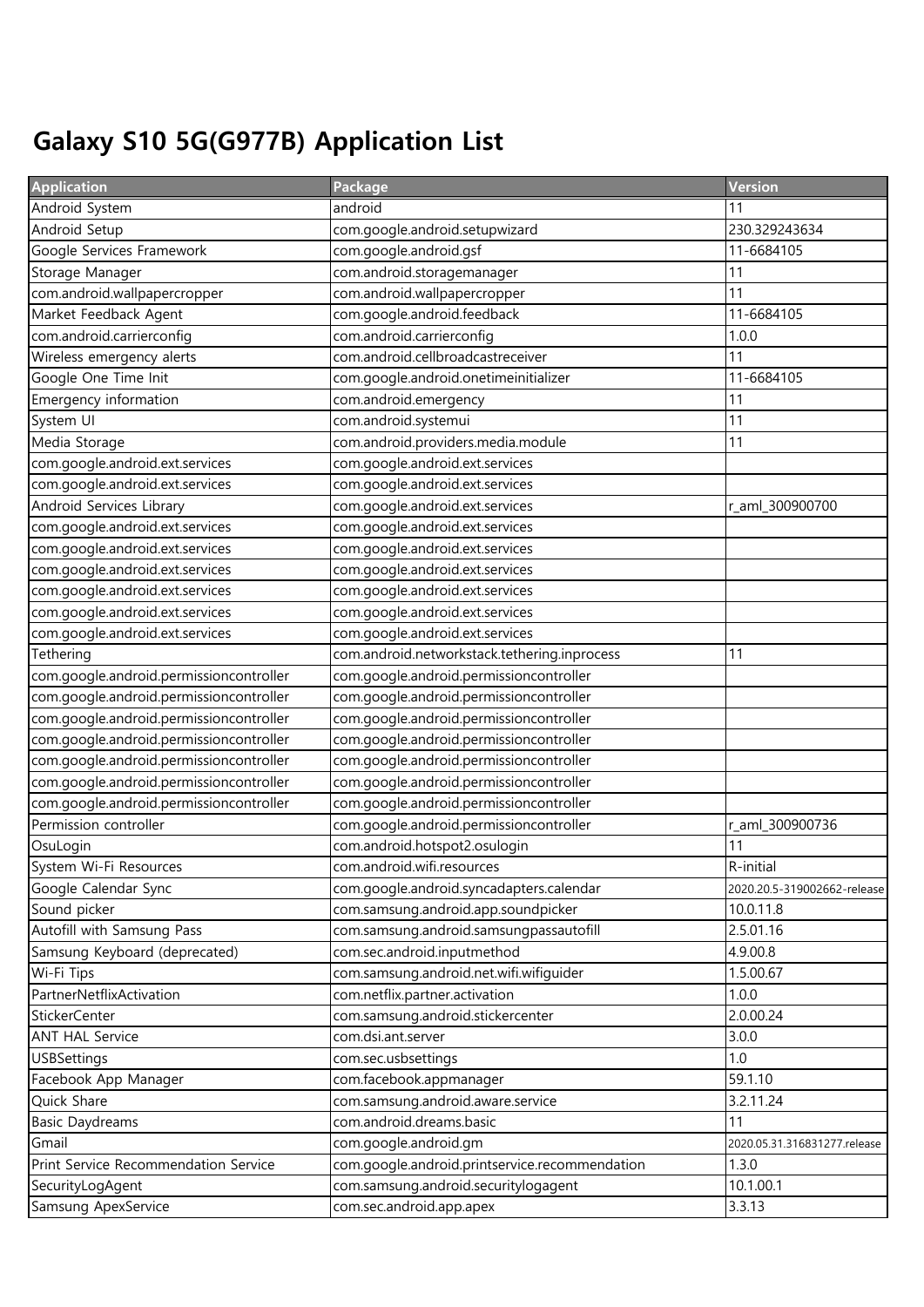| Bluetooth MIDI Service                 | com.android.bluetoothmidiservice             | R-initial         |
|----------------------------------------|----------------------------------------------|-------------------|
| com.google.android.captiveportallogin  | com.google.android.captiveportallogin        |                   |
| com.google.android.captiveportallogin  | com.google.android.captiveportallogin        |                   |
| com.google.android.captiveportallogin  | com.google.android.captiveportallogin        |                   |
| com.google.android.captiveportallogin  | com.google.android.captiveportallogin        |                   |
| com.google.android.captiveportallogin  | com.google.android.captiveportallogin        |                   |
| CaptivePortalLogin                     | com.google.android.captiveportallogin        | r_aml_300900700   |
| com.google.android.captiveportallogin  | com.google.android.captiveportallogin        |                   |
| com.google.android.captiveportallogin  | com.google.android.captiveportallogin        |                   |
| FactoryCamera                          | com.sec.factory.camera                       | 3.4.45            |
| Filter Provider                        | com.samsung.android.provider.filterprovider  | 5.0.31            |
| Netflix                                | com.netflix.mediaclient                      | 1.0.0             |
| Certificate Installer                  | com.android.certinstaller                    | 11                |
| WlanTest                               | com.sec.android.app.wlantest                 | 1.1.0             |
| Duo Installer                          | com.google.android.apps.tachyon              | 0.1               |
| com.google.ar.core                     | com.google.ar.core                           | $\mathbf 0$       |
| Key Chain                              | com.android.keychain                         | 11                |
| Bluetooth                              | com.android.bluetooth                        | 11                |
| SetupWizardLegalProvider               | com.sec.android.app.setupwizardlegalprovider | 2.0.07.0          |
| Android R Easter Egg                   | com.android.egg                              | 1.0               |
| Samsung Kids Installer                 | com.samsung.android.kidsinstaller            | 10.3.00.2         |
| Print Spooler                          | com.android.printspooler                     | 11                |
| <b>IMS Settings</b>                    | com.samsung.advp.imssettings                 | 1.0               |
| AASAservice                            | com.samsung.aasaservice                      | 15                |
| Samsung Daily                          | com.samsung.android.app.spage                | 4.3.00.13         |
| com.android.providers.partnerbookmarks | com.android.providers.partnerbookmarks       | 11                |
| com.samsung.ucs.agent.ese              | com.samsung.ucs.agent.ese                    | 11                |
| Samsung capture                        | com.samsung.android.app.smartcapture         | 4.4.30            |
| AR Zone                                | com.samsung.android.arzone                   | 1.5.00.18         |
| SIM Toolkit                            | com.android.stk                              | 11                |
| PacProcessor                           | com.android.pacprocessor                     | 11                |
| com.sec.enterprise.knox.attestation    | com.sec.enterprise.knox.attestation          | 1.0.3             |
| EmergencyProvider                      | com.sec.android.provider.emergencymode       | 1.1.00.6          |
| ANT + DUT                              | com.dsi.ant.sample.acquirechannels           | 01.00.05          |
| Honey Board                            | com.samsung.android.honeyboard               | 5.2.00.86         |
| HandwritingService                     | com.samsung.android.sdk.handwriting          | 2.4.01.0          |
| SimMobilityKit                         | com.samsung.ims.smk                          | 1.3.20            |
| <b>DRParser Mode</b>                   | com.sec.android.app.parser                   | 12.0.00.4         |
| Hiya Service                           | com.hiya.star                                | 2.8.0-samsung-791 |
| CarrierDefaultApp                      | com.android.carrierdefaultapp                | 11                |
| MAPS Agent                             | com.samsung.android.mapsagent                | 1.0.00.6          |
| Android Shared Library                 | com.google.android.ext.shared                |                   |
| Dual Messenger                         | com.samsung.android.da.daagent               | 3.1.00.0          |
| Weather                                | com.sec.android.daemonapp                    | 1.6.30.49         |
| SamsungOne                             | com.monotype.android.font.samsungone         | 1.1.02.0          |
| com.android.cts.ctsshim                | com.android.cts.ctsshim                      | 11-6508977        |
| SecureElementApplication               | com.android.se                               | 11                |
| slocation                              | com.samsung.android.location                 | 1.5.01.111        |
| Main components                        | com.google.android.modulemetadata            | 2020-09-01        |
| Calendar                               | com.samsung.android.calendar                 | 12.0.00.52000     |
| System Tracing                         | com.android.traceur                          | 1.0               |
| <b>Automation Test</b>                 | com.sec.android.app.DataCreate               | 1.1               |
| AR Doodle                              | com.samsung.android.ardrawing                | 2.5.00.12         |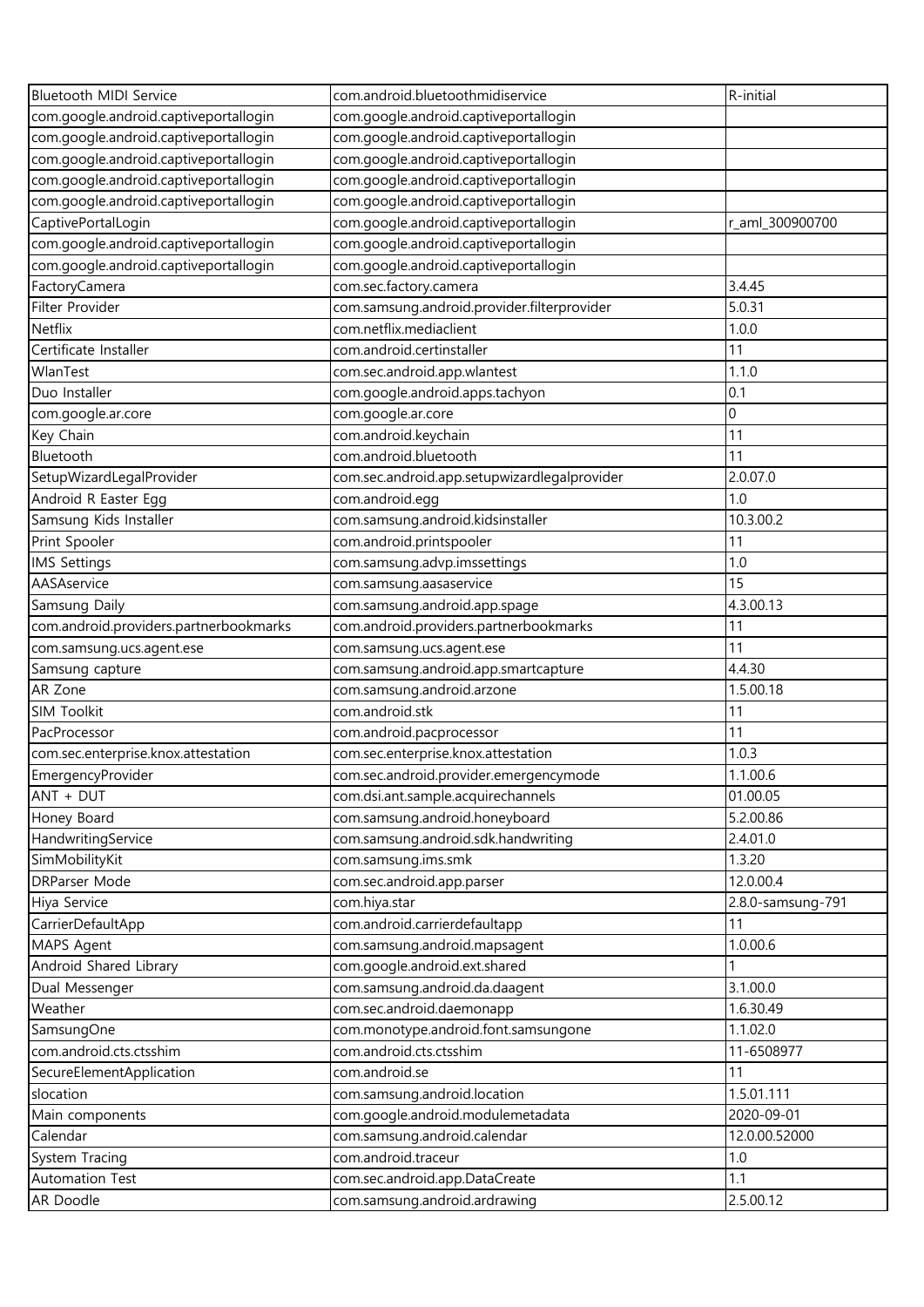| <b>BBCAgent</b>                     | com.samsung.android.bbc.bbcagent                 | 5.0.00.18      |
|-------------------------------------|--------------------------------------------------|----------------|
| Smart Switch Agent                  | com.sec.android.easyMover.Agent                  | 1.7.00.22      |
| TetheringAutomation                 | com.sec.automation                               | 2.0.1          |
| com.samsung.android.container       | com.samsung.android.container                    | 11             |
| Wearable Manager Installer          | com.samsung.android.app.watchmanagerstub         | 2.1.01.20006   |
| Enterprise Sim Pin Service          | com.sec.enterprise.mdm.services.simpin           | 11             |
| Support components                  | com.google.mainline.telemetry                    | 2020-09-01     |
| <b>NFC</b>                          | com.android.nfc                                  | 11             |
| Smart View                          | com.samsung.android.smartmirroring               | 8.2.11.31      |
| Nearby Service                      | com.samsung.android.allshare.service.mediashare  | 3.0.11.24      |
| Motion photo Viewer                 | com.samsung.android.motionphoto.viewer           | 1.0.34         |
| Companion Device Manager            | com.android.companiondevicemanager               | 11             |
| Tools                               | com.sec.android.app.quicktool                    | 8.2.37         |
| Wi-Fi Calling                       | com.sec.unifiedwfc                               | 6.5.00.53      |
| ANT+ Plugins Service                | com.dsi.ant.plugins.antplus                      | 3.8.00         |
| Photo Screensavers                  | com.android.dreams.phototable                    | 11             |
| AppLinker                           | com.sec.android.app.applinker                    | 2.1.10         |
| Trichrome Library                   | com.google.android.trichromelibrary              | 83.0.4103.106  |
| <b>HTML Viewer</b>                  | com.android.htmlviewer                           | 3.0.04         |
| YouTube                             | com.google.android.youtube                       | 15.26.34       |
| TEEgrisTuiService                   | com.samsung.sec.android.teegris.tui_service      | 2.0            |
| Dsms                                | com.samsung.android.dsms                         | 2.0.03         |
| Video Editor                        | com.sec.android.app.vepreload                    | 3.5.54.9       |
| Launcher                            | com.sec.android.emergencylauncher                | 1.1.00.24      |
| SilentLogging                       | com.sec.modem.settings                           | 1.0.1          |
| Android System WebView              | com.google.android.webview                       | 83.0.4103.106  |
| Video Trimmer                       | com.samsung.app.newtrim                          | 3.0.15.1       |
| NetworkStackOverlay                 | com.samsung.android.networkstack                 | 11             |
| Google Contacts Sync                | com.google.android.syncadapters.contacts         | 11-6684105     |
| Chrome                              | com.android.chrome                               | 83.0.4103.106  |
| Select background music             | com.sec.android.app.ve.vebgm                     | 1.1.04.0       |
| Facebook                            | com.facebook.katana                              | stub (59.1.10) |
| EasyOneHand                         | com.sec.android.easyonehand                      | 5.0            |
| android.autoinstalls.config.samsung | android.autoinstalls.config.samsung              | 0000           |
| EmergencyManagerService             | com.sec.android.emergencymode.service            | 1.1.00.39      |
| Create movie                        | com.samsung.app.highlightplayer                  | 3.5.54.9       |
| Dictionary                          | com.diotek.sec.lookup.dictionary                 | 3.002.013      |
| Auto Hotspot                        | com.sec.mhs.smarttethering                       | 1.0.91.0       |
| Google Location History             | com.google.android.gms.location.history          | 1.1            |
| User Manual                         | com.sec.android.widgetapp.webmanual              | 3.0.08         |
| Knox Enrollment Service             | com.sec.enterprise.knox.cloudmdm.smdms           | 2.1.31         |
| MDMApp                              | com.samsung.android.mdm                          | 1.0            |
| Link Sharing                        | com.samsung.android.app.simplesharing            | 12.0.00.21     |
| SecVideoEngineService               | com.sec.sve                                      | 1.0            |
| Live Message                        | com.samsung.android.service.livedrawing          | 3.3.19         |
| <b>Briefing</b>                     | flipboard.boxer.app                              | 3.2.13         |
| BluetoothTest                       | com.sec.android.app.bluetoothtest                | 11             |
| com.sec.phone                       | com.sec.phone                                    | 1.0            |
| RcsSettings                         | com.samsung.rcs                                  | 7.0r10456367   |
| Favourite Contacts                  | com.sec.android.widgetapp.easymodecontactswidget | 12.0.12        |
| Perso                               | com.sec.android.app.personalization              | 11             |
| ShortcutBNR                         | com.samsung.android.shortcutbackupservice        | 11             |
| Samsung text-to-speech engine       | com.samsung.SMT                                  | 3.1.01.14      |
|                                     |                                                  |                |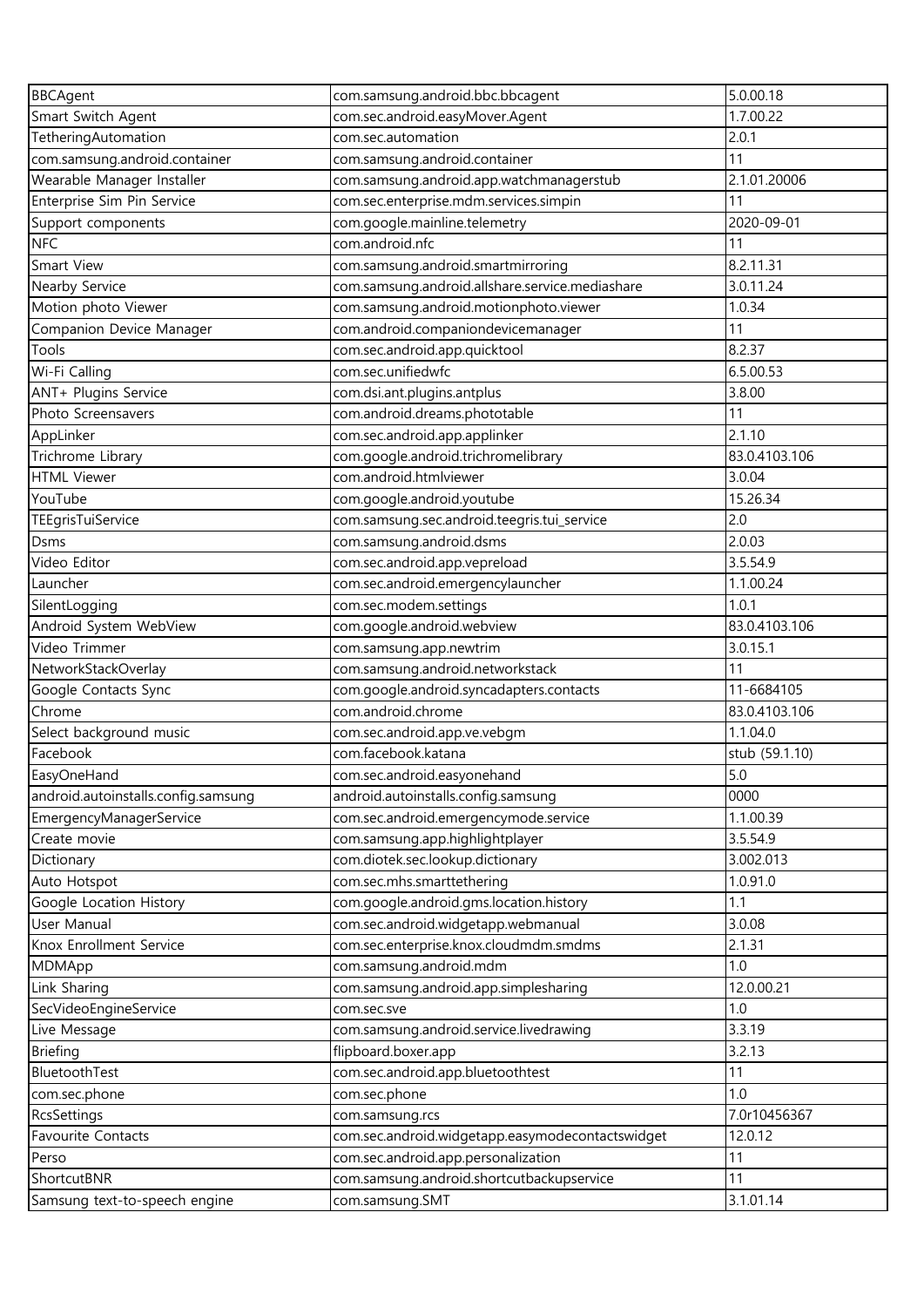| Reminder<br>com.samsung.android.app.reminder<br>12.0.01.54000<br>com.sec.factory.cameralyzer<br>3.3.20.12030<br>Cameralyzer<br><b>MDE Service Framework</b><br>com.samsung.android.mdx.kit<br>1.1.49.1<br>com.android.wallpaperbackup<br>11<br>com.android.wallpaperbackup<br>Clock<br>12.0.00.55<br>com.sec.android.app.clockpackage<br>Google Text-to-speech Engine<br>com.google.android.tts<br>22.10.313224691<br>ChromeCustomizations<br>com.sec.android.app.chromecustomizations<br>3.0.28<br>2.3.03.0<br>Foundation<br>com.monotype.android.font.foundation<br>com.samsung.android.app.clipboardedge<br>3.0.07<br>Clipboard edge<br><b>Bixby Vision</b><br>com.samsung.android.visionintelligence<br>3.7.30.3<br>com.samsung.android.allshare.service.fileshare<br>Wi-Fi Direct<br>3.1.11.24<br>₩"Bixby₩" voice wake-up<br>com.samsung.android.bixby.wakeup<br>2.1.25.16<br>com.samsung.android.brightnessbackupservice<br>com.samsung.android.brightnessbackupservice<br>11<br>Bookmark Provider<br>com.android.bookmarkprovider<br>11<br>10.36.5<br>Maps<br>com.google.android.apps.maps<br>Call & text on other devices<br>com.samsung.android.mdecservice<br>3.0.00.43<br>com.samsung.android.wifi.resources<br>1.0<br>com.samsung.android.wifi.resources<br><b>FACM</b><br>com.samsung.android.aircommandmanager<br>1.2.61<br>Safety Information<br>com.samsung.safetyinformation<br>3.0.30.0<br>com.android.simappdialog<br>11<br>Sim App Dialog<br>SmartFittingService<br>com.samsung.android.smartfitting<br>1.4.14.0<br>com.sec.bcservice<br>com.sec.bcservice<br>2.0<br><b>ANT Radio Service</b><br>com.dsi.ant.service.socket<br>4.15.20<br>6.1.63<br>AlwaysOnDisplay<br>com.samsung.android.app.aodservice<br>AR Emoji<br>com.samsung.android.aremoji<br>5.0.00.25<br>Accessibility<br>12.0.00.61<br>com.samsung.accessibility<br>Android Auto<br>com.google.android.projection.gearhead<br>1.1.801650-stub<br>com.samsung.android.app.appsedge<br>7.0.44.0<br>Apps<br>Authentication Framework<br>com.samsung.android.authfw<br>2.6.00.6<br>com.sec.android.autodoodle.service<br>2.9.11.32<br>AutoDoodle<br>com.android.backupconfirm<br>com.android.backupconfirm<br>11<br>2.1.00.9<br>BadgeProvider<br>com.sec.android.provider.badge<br>SmartThings<br>10.1.01.11<br>com.samsung.android.beaconmanager<br>1.0<br>com.samsung.android.bio.face.service<br>Face<br>com.samsung.android.biometrics.app.setting<br>1.0.0<br>com.samsung.android.biometrics.app.setting<br>com.samsung.android.bixby.agent<br>3.0.35.48<br><b>Bixby Voice</b><br><b>Bixby Voice Stub</b><br>com.samsung.android.bixby.agent.dummy<br>1.0.03.0<br>com.samsung.android.bixby.service<br>3.0.00.7<br><b>Bixby Dictation</b><br>com.android.providers.blockednumber<br><b>Blocked Numbers Storage</b><br>11<br>com.samsung.android.bluelightfilter<br>4.0.0<br>Blue light filter<br>Default Print Service<br>11<br>com.android.bips<br>11<br>CIDManager<br>com.samsung.android.cidmanager<br><b>CMFA Framework</b><br>com.samsung.android.cmfa.framework<br>1.0.00.18<br>CMHProvider<br>6.0.54<br>com.samsung.cmh<br>CSC<br>1.0.1.0<br>com.samsung.sec.android.application.csc<br>CallBGProvider<br>com.samsung.android.callbgprovider<br>12.0.00.26<br>Call Log Backup/Restore<br>com.android.calllogbackup<br>11<br>Google Wi-Fi Provisioner<br>com.google.android.apps.carrier.carrierwifi<br>1.2.345084952<br>com.android.cellbroadcastservice<br>Cell Broadcast Service<br>11<br>2.0<br>ClipboardSaveService<br>com.samsung.clipboardsaveservice<br>com.samsung.android.app.cocktailbarservice<br>Edge panels<br>7.0.43.0<br>ConfigUpdater<br>com.google.android.configupdater<br>11-6684105 | <b>SCPM Client</b> | com.samsung.android.sm.policy | 3.2.15 |
|--------------------------------------------------------------------------------------------------------------------------------------------------------------------------------------------------------------------------------------------------------------------------------------------------------------------------------------------------------------------------------------------------------------------------------------------------------------------------------------------------------------------------------------------------------------------------------------------------------------------------------------------------------------------------------------------------------------------------------------------------------------------------------------------------------------------------------------------------------------------------------------------------------------------------------------------------------------------------------------------------------------------------------------------------------------------------------------------------------------------------------------------------------------------------------------------------------------------------------------------------------------------------------------------------------------------------------------------------------------------------------------------------------------------------------------------------------------------------------------------------------------------------------------------------------------------------------------------------------------------------------------------------------------------------------------------------------------------------------------------------------------------------------------------------------------------------------------------------------------------------------------------------------------------------------------------------------------------------------------------------------------------------------------------------------------------------------------------------------------------------------------------------------------------------------------------------------------------------------------------------------------------------------------------------------------------------------------------------------------------------------------------------------------------------------------------------------------------------------------------------------------------------------------------------------------------------------------------------------------------------------------------------------------------------------------------------------------------------------------------------------------------------------------------------------------------------------------------------------------------------------------------------------------------------------------------------------------------------------------------------------------------------------------------------------------------------------------------------------------------------------------------------------------------------------------------------------------------------------------------------------------------------------------------------------------------------------------------------------------------------------------------------------------------------------------------------------------------------------------------------------------------------------------------------------------------------------------------------------------------------------------------------------------------------------------------------|--------------------|-------------------------------|--------|
|                                                                                                                                                                                                                                                                                                                                                                                                                                                                                                                                                                                                                                                                                                                                                                                                                                                                                                                                                                                                                                                                                                                                                                                                                                                                                                                                                                                                                                                                                                                                                                                                                                                                                                                                                                                                                                                                                                                                                                                                                                                                                                                                                                                                                                                                                                                                                                                                                                                                                                                                                                                                                                                                                                                                                                                                                                                                                                                                                                                                                                                                                                                                                                                                                                                                                                                                                                                                                                                                                                                                                                                                                                                                                                  |                    |                               |        |
|                                                                                                                                                                                                                                                                                                                                                                                                                                                                                                                                                                                                                                                                                                                                                                                                                                                                                                                                                                                                                                                                                                                                                                                                                                                                                                                                                                                                                                                                                                                                                                                                                                                                                                                                                                                                                                                                                                                                                                                                                                                                                                                                                                                                                                                                                                                                                                                                                                                                                                                                                                                                                                                                                                                                                                                                                                                                                                                                                                                                                                                                                                                                                                                                                                                                                                                                                                                                                                                                                                                                                                                                                                                                                                  |                    |                               |        |
|                                                                                                                                                                                                                                                                                                                                                                                                                                                                                                                                                                                                                                                                                                                                                                                                                                                                                                                                                                                                                                                                                                                                                                                                                                                                                                                                                                                                                                                                                                                                                                                                                                                                                                                                                                                                                                                                                                                                                                                                                                                                                                                                                                                                                                                                                                                                                                                                                                                                                                                                                                                                                                                                                                                                                                                                                                                                                                                                                                                                                                                                                                                                                                                                                                                                                                                                                                                                                                                                                                                                                                                                                                                                                                  |                    |                               |        |
|                                                                                                                                                                                                                                                                                                                                                                                                                                                                                                                                                                                                                                                                                                                                                                                                                                                                                                                                                                                                                                                                                                                                                                                                                                                                                                                                                                                                                                                                                                                                                                                                                                                                                                                                                                                                                                                                                                                                                                                                                                                                                                                                                                                                                                                                                                                                                                                                                                                                                                                                                                                                                                                                                                                                                                                                                                                                                                                                                                                                                                                                                                                                                                                                                                                                                                                                                                                                                                                                                                                                                                                                                                                                                                  |                    |                               |        |
|                                                                                                                                                                                                                                                                                                                                                                                                                                                                                                                                                                                                                                                                                                                                                                                                                                                                                                                                                                                                                                                                                                                                                                                                                                                                                                                                                                                                                                                                                                                                                                                                                                                                                                                                                                                                                                                                                                                                                                                                                                                                                                                                                                                                                                                                                                                                                                                                                                                                                                                                                                                                                                                                                                                                                                                                                                                                                                                                                                                                                                                                                                                                                                                                                                                                                                                                                                                                                                                                                                                                                                                                                                                                                                  |                    |                               |        |
|                                                                                                                                                                                                                                                                                                                                                                                                                                                                                                                                                                                                                                                                                                                                                                                                                                                                                                                                                                                                                                                                                                                                                                                                                                                                                                                                                                                                                                                                                                                                                                                                                                                                                                                                                                                                                                                                                                                                                                                                                                                                                                                                                                                                                                                                                                                                                                                                                                                                                                                                                                                                                                                                                                                                                                                                                                                                                                                                                                                                                                                                                                                                                                                                                                                                                                                                                                                                                                                                                                                                                                                                                                                                                                  |                    |                               |        |
|                                                                                                                                                                                                                                                                                                                                                                                                                                                                                                                                                                                                                                                                                                                                                                                                                                                                                                                                                                                                                                                                                                                                                                                                                                                                                                                                                                                                                                                                                                                                                                                                                                                                                                                                                                                                                                                                                                                                                                                                                                                                                                                                                                                                                                                                                                                                                                                                                                                                                                                                                                                                                                                                                                                                                                                                                                                                                                                                                                                                                                                                                                                                                                                                                                                                                                                                                                                                                                                                                                                                                                                                                                                                                                  |                    |                               |        |
|                                                                                                                                                                                                                                                                                                                                                                                                                                                                                                                                                                                                                                                                                                                                                                                                                                                                                                                                                                                                                                                                                                                                                                                                                                                                                                                                                                                                                                                                                                                                                                                                                                                                                                                                                                                                                                                                                                                                                                                                                                                                                                                                                                                                                                                                                                                                                                                                                                                                                                                                                                                                                                                                                                                                                                                                                                                                                                                                                                                                                                                                                                                                                                                                                                                                                                                                                                                                                                                                                                                                                                                                                                                                                                  |                    |                               |        |
|                                                                                                                                                                                                                                                                                                                                                                                                                                                                                                                                                                                                                                                                                                                                                                                                                                                                                                                                                                                                                                                                                                                                                                                                                                                                                                                                                                                                                                                                                                                                                                                                                                                                                                                                                                                                                                                                                                                                                                                                                                                                                                                                                                                                                                                                                                                                                                                                                                                                                                                                                                                                                                                                                                                                                                                                                                                                                                                                                                                                                                                                                                                                                                                                                                                                                                                                                                                                                                                                                                                                                                                                                                                                                                  |                    |                               |        |
|                                                                                                                                                                                                                                                                                                                                                                                                                                                                                                                                                                                                                                                                                                                                                                                                                                                                                                                                                                                                                                                                                                                                                                                                                                                                                                                                                                                                                                                                                                                                                                                                                                                                                                                                                                                                                                                                                                                                                                                                                                                                                                                                                                                                                                                                                                                                                                                                                                                                                                                                                                                                                                                                                                                                                                                                                                                                                                                                                                                                                                                                                                                                                                                                                                                                                                                                                                                                                                                                                                                                                                                                                                                                                                  |                    |                               |        |
|                                                                                                                                                                                                                                                                                                                                                                                                                                                                                                                                                                                                                                                                                                                                                                                                                                                                                                                                                                                                                                                                                                                                                                                                                                                                                                                                                                                                                                                                                                                                                                                                                                                                                                                                                                                                                                                                                                                                                                                                                                                                                                                                                                                                                                                                                                                                                                                                                                                                                                                                                                                                                                                                                                                                                                                                                                                                                                                                                                                                                                                                                                                                                                                                                                                                                                                                                                                                                                                                                                                                                                                                                                                                                                  |                    |                               |        |
|                                                                                                                                                                                                                                                                                                                                                                                                                                                                                                                                                                                                                                                                                                                                                                                                                                                                                                                                                                                                                                                                                                                                                                                                                                                                                                                                                                                                                                                                                                                                                                                                                                                                                                                                                                                                                                                                                                                                                                                                                                                                                                                                                                                                                                                                                                                                                                                                                                                                                                                                                                                                                                                                                                                                                                                                                                                                                                                                                                                                                                                                                                                                                                                                                                                                                                                                                                                                                                                                                                                                                                                                                                                                                                  |                    |                               |        |
|                                                                                                                                                                                                                                                                                                                                                                                                                                                                                                                                                                                                                                                                                                                                                                                                                                                                                                                                                                                                                                                                                                                                                                                                                                                                                                                                                                                                                                                                                                                                                                                                                                                                                                                                                                                                                                                                                                                                                                                                                                                                                                                                                                                                                                                                                                                                                                                                                                                                                                                                                                                                                                                                                                                                                                                                                                                                                                                                                                                                                                                                                                                                                                                                                                                                                                                                                                                                                                                                                                                                                                                                                                                                                                  |                    |                               |        |
|                                                                                                                                                                                                                                                                                                                                                                                                                                                                                                                                                                                                                                                                                                                                                                                                                                                                                                                                                                                                                                                                                                                                                                                                                                                                                                                                                                                                                                                                                                                                                                                                                                                                                                                                                                                                                                                                                                                                                                                                                                                                                                                                                                                                                                                                                                                                                                                                                                                                                                                                                                                                                                                                                                                                                                                                                                                                                                                                                                                                                                                                                                                                                                                                                                                                                                                                                                                                                                                                                                                                                                                                                                                                                                  |                    |                               |        |
|                                                                                                                                                                                                                                                                                                                                                                                                                                                                                                                                                                                                                                                                                                                                                                                                                                                                                                                                                                                                                                                                                                                                                                                                                                                                                                                                                                                                                                                                                                                                                                                                                                                                                                                                                                                                                                                                                                                                                                                                                                                                                                                                                                                                                                                                                                                                                                                                                                                                                                                                                                                                                                                                                                                                                                                                                                                                                                                                                                                                                                                                                                                                                                                                                                                                                                                                                                                                                                                                                                                                                                                                                                                                                                  |                    |                               |        |
|                                                                                                                                                                                                                                                                                                                                                                                                                                                                                                                                                                                                                                                                                                                                                                                                                                                                                                                                                                                                                                                                                                                                                                                                                                                                                                                                                                                                                                                                                                                                                                                                                                                                                                                                                                                                                                                                                                                                                                                                                                                                                                                                                                                                                                                                                                                                                                                                                                                                                                                                                                                                                                                                                                                                                                                                                                                                                                                                                                                                                                                                                                                                                                                                                                                                                                                                                                                                                                                                                                                                                                                                                                                                                                  |                    |                               |        |
|                                                                                                                                                                                                                                                                                                                                                                                                                                                                                                                                                                                                                                                                                                                                                                                                                                                                                                                                                                                                                                                                                                                                                                                                                                                                                                                                                                                                                                                                                                                                                                                                                                                                                                                                                                                                                                                                                                                                                                                                                                                                                                                                                                                                                                                                                                                                                                                                                                                                                                                                                                                                                                                                                                                                                                                                                                                                                                                                                                                                                                                                                                                                                                                                                                                                                                                                                                                                                                                                                                                                                                                                                                                                                                  |                    |                               |        |
|                                                                                                                                                                                                                                                                                                                                                                                                                                                                                                                                                                                                                                                                                                                                                                                                                                                                                                                                                                                                                                                                                                                                                                                                                                                                                                                                                                                                                                                                                                                                                                                                                                                                                                                                                                                                                                                                                                                                                                                                                                                                                                                                                                                                                                                                                                                                                                                                                                                                                                                                                                                                                                                                                                                                                                                                                                                                                                                                                                                                                                                                                                                                                                                                                                                                                                                                                                                                                                                                                                                                                                                                                                                                                                  |                    |                               |        |
|                                                                                                                                                                                                                                                                                                                                                                                                                                                                                                                                                                                                                                                                                                                                                                                                                                                                                                                                                                                                                                                                                                                                                                                                                                                                                                                                                                                                                                                                                                                                                                                                                                                                                                                                                                                                                                                                                                                                                                                                                                                                                                                                                                                                                                                                                                                                                                                                                                                                                                                                                                                                                                                                                                                                                                                                                                                                                                                                                                                                                                                                                                                                                                                                                                                                                                                                                                                                                                                                                                                                                                                                                                                                                                  |                    |                               |        |
|                                                                                                                                                                                                                                                                                                                                                                                                                                                                                                                                                                                                                                                                                                                                                                                                                                                                                                                                                                                                                                                                                                                                                                                                                                                                                                                                                                                                                                                                                                                                                                                                                                                                                                                                                                                                                                                                                                                                                                                                                                                                                                                                                                                                                                                                                                                                                                                                                                                                                                                                                                                                                                                                                                                                                                                                                                                                                                                                                                                                                                                                                                                                                                                                                                                                                                                                                                                                                                                                                                                                                                                                                                                                                                  |                    |                               |        |
|                                                                                                                                                                                                                                                                                                                                                                                                                                                                                                                                                                                                                                                                                                                                                                                                                                                                                                                                                                                                                                                                                                                                                                                                                                                                                                                                                                                                                                                                                                                                                                                                                                                                                                                                                                                                                                                                                                                                                                                                                                                                                                                                                                                                                                                                                                                                                                                                                                                                                                                                                                                                                                                                                                                                                                                                                                                                                                                                                                                                                                                                                                                                                                                                                                                                                                                                                                                                                                                                                                                                                                                                                                                                                                  |                    |                               |        |
|                                                                                                                                                                                                                                                                                                                                                                                                                                                                                                                                                                                                                                                                                                                                                                                                                                                                                                                                                                                                                                                                                                                                                                                                                                                                                                                                                                                                                                                                                                                                                                                                                                                                                                                                                                                                                                                                                                                                                                                                                                                                                                                                                                                                                                                                                                                                                                                                                                                                                                                                                                                                                                                                                                                                                                                                                                                                                                                                                                                                                                                                                                                                                                                                                                                                                                                                                                                                                                                                                                                                                                                                                                                                                                  |                    |                               |        |
|                                                                                                                                                                                                                                                                                                                                                                                                                                                                                                                                                                                                                                                                                                                                                                                                                                                                                                                                                                                                                                                                                                                                                                                                                                                                                                                                                                                                                                                                                                                                                                                                                                                                                                                                                                                                                                                                                                                                                                                                                                                                                                                                                                                                                                                                                                                                                                                                                                                                                                                                                                                                                                                                                                                                                                                                                                                                                                                                                                                                                                                                                                                                                                                                                                                                                                                                                                                                                                                                                                                                                                                                                                                                                                  |                    |                               |        |
|                                                                                                                                                                                                                                                                                                                                                                                                                                                                                                                                                                                                                                                                                                                                                                                                                                                                                                                                                                                                                                                                                                                                                                                                                                                                                                                                                                                                                                                                                                                                                                                                                                                                                                                                                                                                                                                                                                                                                                                                                                                                                                                                                                                                                                                                                                                                                                                                                                                                                                                                                                                                                                                                                                                                                                                                                                                                                                                                                                                                                                                                                                                                                                                                                                                                                                                                                                                                                                                                                                                                                                                                                                                                                                  |                    |                               |        |
|                                                                                                                                                                                                                                                                                                                                                                                                                                                                                                                                                                                                                                                                                                                                                                                                                                                                                                                                                                                                                                                                                                                                                                                                                                                                                                                                                                                                                                                                                                                                                                                                                                                                                                                                                                                                                                                                                                                                                                                                                                                                                                                                                                                                                                                                                                                                                                                                                                                                                                                                                                                                                                                                                                                                                                                                                                                                                                                                                                                                                                                                                                                                                                                                                                                                                                                                                                                                                                                                                                                                                                                                                                                                                                  |                    |                               |        |
|                                                                                                                                                                                                                                                                                                                                                                                                                                                                                                                                                                                                                                                                                                                                                                                                                                                                                                                                                                                                                                                                                                                                                                                                                                                                                                                                                                                                                                                                                                                                                                                                                                                                                                                                                                                                                                                                                                                                                                                                                                                                                                                                                                                                                                                                                                                                                                                                                                                                                                                                                                                                                                                                                                                                                                                                                                                                                                                                                                                                                                                                                                                                                                                                                                                                                                                                                                                                                                                                                                                                                                                                                                                                                                  |                    |                               |        |
|                                                                                                                                                                                                                                                                                                                                                                                                                                                                                                                                                                                                                                                                                                                                                                                                                                                                                                                                                                                                                                                                                                                                                                                                                                                                                                                                                                                                                                                                                                                                                                                                                                                                                                                                                                                                                                                                                                                                                                                                                                                                                                                                                                                                                                                                                                                                                                                                                                                                                                                                                                                                                                                                                                                                                                                                                                                                                                                                                                                                                                                                                                                                                                                                                                                                                                                                                                                                                                                                                                                                                                                                                                                                                                  |                    |                               |        |
|                                                                                                                                                                                                                                                                                                                                                                                                                                                                                                                                                                                                                                                                                                                                                                                                                                                                                                                                                                                                                                                                                                                                                                                                                                                                                                                                                                                                                                                                                                                                                                                                                                                                                                                                                                                                                                                                                                                                                                                                                                                                                                                                                                                                                                                                                                                                                                                                                                                                                                                                                                                                                                                                                                                                                                                                                                                                                                                                                                                                                                                                                                                                                                                                                                                                                                                                                                                                                                                                                                                                                                                                                                                                                                  |                    |                               |        |
|                                                                                                                                                                                                                                                                                                                                                                                                                                                                                                                                                                                                                                                                                                                                                                                                                                                                                                                                                                                                                                                                                                                                                                                                                                                                                                                                                                                                                                                                                                                                                                                                                                                                                                                                                                                                                                                                                                                                                                                                                                                                                                                                                                                                                                                                                                                                                                                                                                                                                                                                                                                                                                                                                                                                                                                                                                                                                                                                                                                                                                                                                                                                                                                                                                                                                                                                                                                                                                                                                                                                                                                                                                                                                                  |                    |                               |        |
|                                                                                                                                                                                                                                                                                                                                                                                                                                                                                                                                                                                                                                                                                                                                                                                                                                                                                                                                                                                                                                                                                                                                                                                                                                                                                                                                                                                                                                                                                                                                                                                                                                                                                                                                                                                                                                                                                                                                                                                                                                                                                                                                                                                                                                                                                                                                                                                                                                                                                                                                                                                                                                                                                                                                                                                                                                                                                                                                                                                                                                                                                                                                                                                                                                                                                                                                                                                                                                                                                                                                                                                                                                                                                                  |                    |                               |        |
|                                                                                                                                                                                                                                                                                                                                                                                                                                                                                                                                                                                                                                                                                                                                                                                                                                                                                                                                                                                                                                                                                                                                                                                                                                                                                                                                                                                                                                                                                                                                                                                                                                                                                                                                                                                                                                                                                                                                                                                                                                                                                                                                                                                                                                                                                                                                                                                                                                                                                                                                                                                                                                                                                                                                                                                                                                                                                                                                                                                                                                                                                                                                                                                                                                                                                                                                                                                                                                                                                                                                                                                                                                                                                                  |                    |                               |        |
|                                                                                                                                                                                                                                                                                                                                                                                                                                                                                                                                                                                                                                                                                                                                                                                                                                                                                                                                                                                                                                                                                                                                                                                                                                                                                                                                                                                                                                                                                                                                                                                                                                                                                                                                                                                                                                                                                                                                                                                                                                                                                                                                                                                                                                                                                                                                                                                                                                                                                                                                                                                                                                                                                                                                                                                                                                                                                                                                                                                                                                                                                                                                                                                                                                                                                                                                                                                                                                                                                                                                                                                                                                                                                                  |                    |                               |        |
|                                                                                                                                                                                                                                                                                                                                                                                                                                                                                                                                                                                                                                                                                                                                                                                                                                                                                                                                                                                                                                                                                                                                                                                                                                                                                                                                                                                                                                                                                                                                                                                                                                                                                                                                                                                                                                                                                                                                                                                                                                                                                                                                                                                                                                                                                                                                                                                                                                                                                                                                                                                                                                                                                                                                                                                                                                                                                                                                                                                                                                                                                                                                                                                                                                                                                                                                                                                                                                                                                                                                                                                                                                                                                                  |                    |                               |        |
|                                                                                                                                                                                                                                                                                                                                                                                                                                                                                                                                                                                                                                                                                                                                                                                                                                                                                                                                                                                                                                                                                                                                                                                                                                                                                                                                                                                                                                                                                                                                                                                                                                                                                                                                                                                                                                                                                                                                                                                                                                                                                                                                                                                                                                                                                                                                                                                                                                                                                                                                                                                                                                                                                                                                                                                                                                                                                                                                                                                                                                                                                                                                                                                                                                                                                                                                                                                                                                                                                                                                                                                                                                                                                                  |                    |                               |        |
|                                                                                                                                                                                                                                                                                                                                                                                                                                                                                                                                                                                                                                                                                                                                                                                                                                                                                                                                                                                                                                                                                                                                                                                                                                                                                                                                                                                                                                                                                                                                                                                                                                                                                                                                                                                                                                                                                                                                                                                                                                                                                                                                                                                                                                                                                                                                                                                                                                                                                                                                                                                                                                                                                                                                                                                                                                                                                                                                                                                                                                                                                                                                                                                                                                                                                                                                                                                                                                                                                                                                                                                                                                                                                                  |                    |                               |        |
|                                                                                                                                                                                                                                                                                                                                                                                                                                                                                                                                                                                                                                                                                                                                                                                                                                                                                                                                                                                                                                                                                                                                                                                                                                                                                                                                                                                                                                                                                                                                                                                                                                                                                                                                                                                                                                                                                                                                                                                                                                                                                                                                                                                                                                                                                                                                                                                                                                                                                                                                                                                                                                                                                                                                                                                                                                                                                                                                                                                                                                                                                                                                                                                                                                                                                                                                                                                                                                                                                                                                                                                                                                                                                                  |                    |                               |        |
|                                                                                                                                                                                                                                                                                                                                                                                                                                                                                                                                                                                                                                                                                                                                                                                                                                                                                                                                                                                                                                                                                                                                                                                                                                                                                                                                                                                                                                                                                                                                                                                                                                                                                                                                                                                                                                                                                                                                                                                                                                                                                                                                                                                                                                                                                                                                                                                                                                                                                                                                                                                                                                                                                                                                                                                                                                                                                                                                                                                                                                                                                                                                                                                                                                                                                                                                                                                                                                                                                                                                                                                                                                                                                                  |                    |                               |        |
|                                                                                                                                                                                                                                                                                                                                                                                                                                                                                                                                                                                                                                                                                                                                                                                                                                                                                                                                                                                                                                                                                                                                                                                                                                                                                                                                                                                                                                                                                                                                                                                                                                                                                                                                                                                                                                                                                                                                                                                                                                                                                                                                                                                                                                                                                                                                                                                                                                                                                                                                                                                                                                                                                                                                                                                                                                                                                                                                                                                                                                                                                                                                                                                                                                                                                                                                                                                                                                                                                                                                                                                                                                                                                                  |                    |                               |        |
|                                                                                                                                                                                                                                                                                                                                                                                                                                                                                                                                                                                                                                                                                                                                                                                                                                                                                                                                                                                                                                                                                                                                                                                                                                                                                                                                                                                                                                                                                                                                                                                                                                                                                                                                                                                                                                                                                                                                                                                                                                                                                                                                                                                                                                                                                                                                                                                                                                                                                                                                                                                                                                                                                                                                                                                                                                                                                                                                                                                                                                                                                                                                                                                                                                                                                                                                                                                                                                                                                                                                                                                                                                                                                                  |                    |                               |        |
|                                                                                                                                                                                                                                                                                                                                                                                                                                                                                                                                                                                                                                                                                                                                                                                                                                                                                                                                                                                                                                                                                                                                                                                                                                                                                                                                                                                                                                                                                                                                                                                                                                                                                                                                                                                                                                                                                                                                                                                                                                                                                                                                                                                                                                                                                                                                                                                                                                                                                                                                                                                                                                                                                                                                                                                                                                                                                                                                                                                                                                                                                                                                                                                                                                                                                                                                                                                                                                                                                                                                                                                                                                                                                                  |                    |                               |        |
|                                                                                                                                                                                                                                                                                                                                                                                                                                                                                                                                                                                                                                                                                                                                                                                                                                                                                                                                                                                                                                                                                                                                                                                                                                                                                                                                                                                                                                                                                                                                                                                                                                                                                                                                                                                                                                                                                                                                                                                                                                                                                                                                                                                                                                                                                                                                                                                                                                                                                                                                                                                                                                                                                                                                                                                                                                                                                                                                                                                                                                                                                                                                                                                                                                                                                                                                                                                                                                                                                                                                                                                                                                                                                                  |                    |                               |        |
|                                                                                                                                                                                                                                                                                                                                                                                                                                                                                                                                                                                                                                                                                                                                                                                                                                                                                                                                                                                                                                                                                                                                                                                                                                                                                                                                                                                                                                                                                                                                                                                                                                                                                                                                                                                                                                                                                                                                                                                                                                                                                                                                                                                                                                                                                                                                                                                                                                                                                                                                                                                                                                                                                                                                                                                                                                                                                                                                                                                                                                                                                                                                                                                                                                                                                                                                                                                                                                                                                                                                                                                                                                                                                                  |                    |                               |        |
|                                                                                                                                                                                                                                                                                                                                                                                                                                                                                                                                                                                                                                                                                                                                                                                                                                                                                                                                                                                                                                                                                                                                                                                                                                                                                                                                                                                                                                                                                                                                                                                                                                                                                                                                                                                                                                                                                                                                                                                                                                                                                                                                                                                                                                                                                                                                                                                                                                                                                                                                                                                                                                                                                                                                                                                                                                                                                                                                                                                                                                                                                                                                                                                                                                                                                                                                                                                                                                                                                                                                                                                                                                                                                                  |                    |                               |        |
|                                                                                                                                                                                                                                                                                                                                                                                                                                                                                                                                                                                                                                                                                                                                                                                                                                                                                                                                                                                                                                                                                                                                                                                                                                                                                                                                                                                                                                                                                                                                                                                                                                                                                                                                                                                                                                                                                                                                                                                                                                                                                                                                                                                                                                                                                                                                                                                                                                                                                                                                                                                                                                                                                                                                                                                                                                                                                                                                                                                                                                                                                                                                                                                                                                                                                                                                                                                                                                                                                                                                                                                                                                                                                                  |                    |                               |        |
|                                                                                                                                                                                                                                                                                                                                                                                                                                                                                                                                                                                                                                                                                                                                                                                                                                                                                                                                                                                                                                                                                                                                                                                                                                                                                                                                                                                                                                                                                                                                                                                                                                                                                                                                                                                                                                                                                                                                                                                                                                                                                                                                                                                                                                                                                                                                                                                                                                                                                                                                                                                                                                                                                                                                                                                                                                                                                                                                                                                                                                                                                                                                                                                                                                                                                                                                                                                                                                                                                                                                                                                                                                                                                                  |                    |                               |        |
|                                                                                                                                                                                                                                                                                                                                                                                                                                                                                                                                                                                                                                                                                                                                                                                                                                                                                                                                                                                                                                                                                                                                                                                                                                                                                                                                                                                                                                                                                                                                                                                                                                                                                                                                                                                                                                                                                                                                                                                                                                                                                                                                                                                                                                                                                                                                                                                                                                                                                                                                                                                                                                                                                                                                                                                                                                                                                                                                                                                                                                                                                                                                                                                                                                                                                                                                                                                                                                                                                                                                                                                                                                                                                                  |                    |                               |        |
|                                                                                                                                                                                                                                                                                                                                                                                                                                                                                                                                                                                                                                                                                                                                                                                                                                                                                                                                                                                                                                                                                                                                                                                                                                                                                                                                                                                                                                                                                                                                                                                                                                                                                                                                                                                                                                                                                                                                                                                                                                                                                                                                                                                                                                                                                                                                                                                                                                                                                                                                                                                                                                                                                                                                                                                                                                                                                                                                                                                                                                                                                                                                                                                                                                                                                                                                                                                                                                                                                                                                                                                                                                                                                                  |                    |                               |        |
|                                                                                                                                                                                                                                                                                                                                                                                                                                                                                                                                                                                                                                                                                                                                                                                                                                                                                                                                                                                                                                                                                                                                                                                                                                                                                                                                                                                                                                                                                                                                                                                                                                                                                                                                                                                                                                                                                                                                                                                                                                                                                                                                                                                                                                                                                                                                                                                                                                                                                                                                                                                                                                                                                                                                                                                                                                                                                                                                                                                                                                                                                                                                                                                                                                                                                                                                                                                                                                                                                                                                                                                                                                                                                                  |                    |                               |        |
|                                                                                                                                                                                                                                                                                                                                                                                                                                                                                                                                                                                                                                                                                                                                                                                                                                                                                                                                                                                                                                                                                                                                                                                                                                                                                                                                                                                                                                                                                                                                                                                                                                                                                                                                                                                                                                                                                                                                                                                                                                                                                                                                                                                                                                                                                                                                                                                                                                                                                                                                                                                                                                                                                                                                                                                                                                                                                                                                                                                                                                                                                                                                                                                                                                                                                                                                                                                                                                                                                                                                                                                                                                                                                                  |                    |                               |        |
|                                                                                                                                                                                                                                                                                                                                                                                                                                                                                                                                                                                                                                                                                                                                                                                                                                                                                                                                                                                                                                                                                                                                                                                                                                                                                                                                                                                                                                                                                                                                                                                                                                                                                                                                                                                                                                                                                                                                                                                                                                                                                                                                                                                                                                                                                                                                                                                                                                                                                                                                                                                                                                                                                                                                                                                                                                                                                                                                                                                                                                                                                                                                                                                                                                                                                                                                                                                                                                                                                                                                                                                                                                                                                                  |                    |                               |        |
|                                                                                                                                                                                                                                                                                                                                                                                                                                                                                                                                                                                                                                                                                                                                                                                                                                                                                                                                                                                                                                                                                                                                                                                                                                                                                                                                                                                                                                                                                                                                                                                                                                                                                                                                                                                                                                                                                                                                                                                                                                                                                                                                                                                                                                                                                                                                                                                                                                                                                                                                                                                                                                                                                                                                                                                                                                                                                                                                                                                                                                                                                                                                                                                                                                                                                                                                                                                                                                                                                                                                                                                                                                                                                                  |                    |                               |        |
|                                                                                                                                                                                                                                                                                                                                                                                                                                                                                                                                                                                                                                                                                                                                                                                                                                                                                                                                                                                                                                                                                                                                                                                                                                                                                                                                                                                                                                                                                                                                                                                                                                                                                                                                                                                                                                                                                                                                                                                                                                                                                                                                                                                                                                                                                                                                                                                                                                                                                                                                                                                                                                                                                                                                                                                                                                                                                                                                                                                                                                                                                                                                                                                                                                                                                                                                                                                                                                                                                                                                                                                                                                                                                                  |                    |                               |        |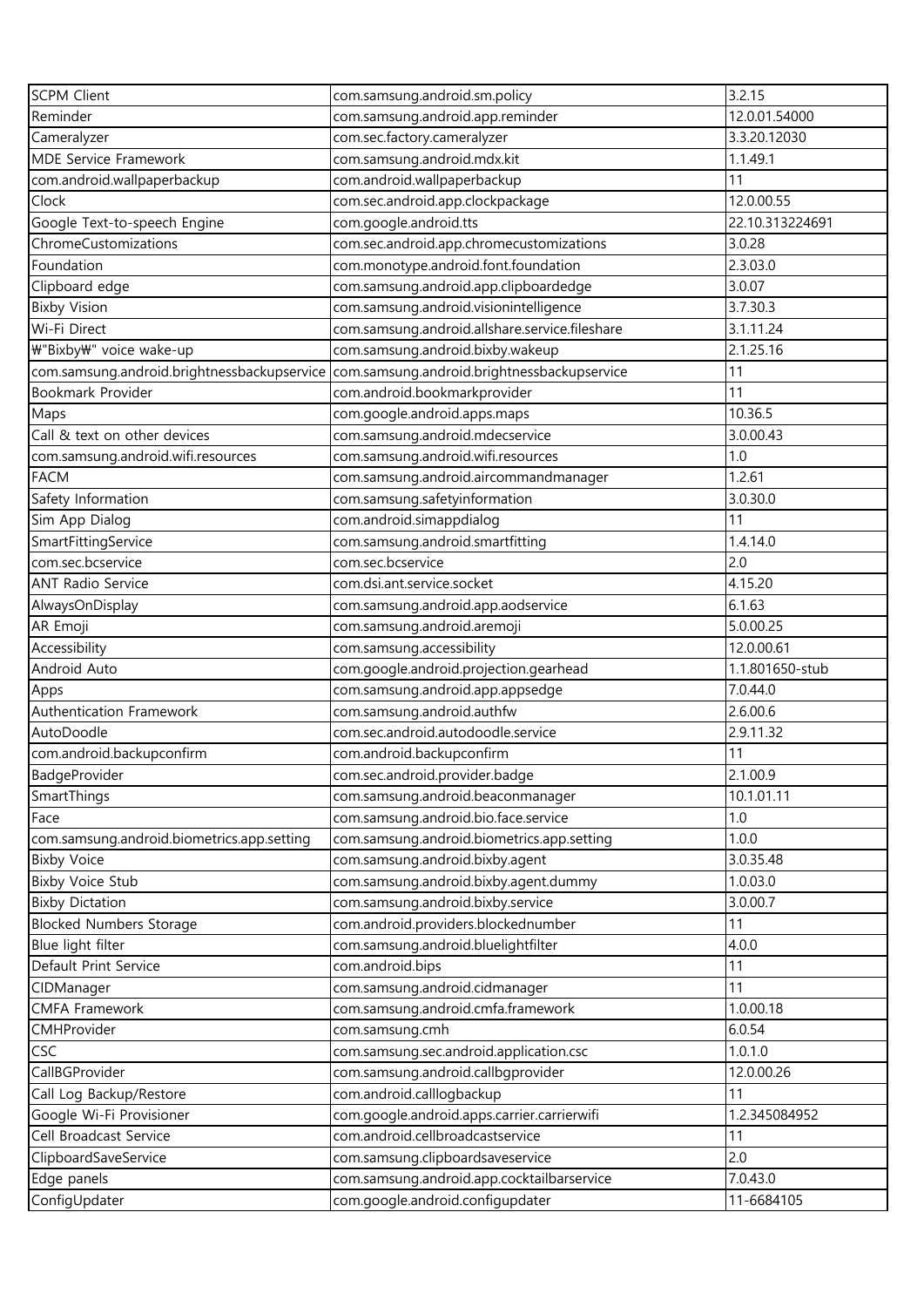| Work profile                              | com.samsung.android.knox.containeragent   | 2.7.05001015                     |
|-------------------------------------------|-------------------------------------------|----------------------------------|
| Phone                                     | com.samsung.crane                         | 12.0.00.16                       |
| com.android.cts.priv.ctsshim              | com.android.cts.priv.ctsshim              | 11-6508977                       |
| DeX for PC                                | com.sec.android.app.dexonpc               | 1.4.00.17                        |
| Samsung DeX                               | com.sec.android.desktopmode.uiservice     | 3.9.21.4                         |
| Samsung EX9820 Dev GPUDriver              | com.samsung.pregpudriver.ex9820           | 11.0.00.0                        |
| DeviceKeystring                           | com.sec.android.app.factorykeystring      | 11                               |
| Device Personalization Services           | com.google.android.as                     | R.3.sysimg.oem.325908743         |
| <b>DQA</b>                                | com.samsung.android.dqagent               | 2.0.11                           |
| <b>DeviceTest</b>                         | com.sec.factory                           | 11                               |
| DiagMonAgent                              | com.sec.android.diagmonagent              | 7.0.05                           |
| Samsung Digital Key                       | com.samsung.android.digitalkey            | 1.0.00.25                        |
| Digital Wellbeing                         | com.samsung.android.forest                | 2.0.00.51                        |
| com.google.android.documentsui            | com.google.android.documentsui            |                                  |
| com.google.android.documentsui            | com.google.android.documentsui            |                                  |
| Files                                     | com.google.android.documentsui            | r_aml_300900741                  |
| com.google.android.documentsui            | com.google.android.documentsui            |                                  |
| com.google.android.documentsui            | com.google.android.documentsui            |                                  |
| com.google.android.documentsui            | com.google.android.documentsui            |                                  |
| com.google.android.documentsui            | com.google.android.documentsui            |                                  |
| com.google.android.documentsui            | com.google.android.documentsui            |                                  |
| Downloads                                 | com.android.providers.downloads.ui        | 11                               |
| Wallpapers                                | com.samsung.android.app.dressroom         | 1.3.64                           |
| Live focus                                |                                           | 6.0.42                           |
|                                           | com.samsung.android.app.dofviewer         |                                  |
| Wallpaper services                        | com.samsung.android.dynamiclock           | 3.3.01.19                        |
| Dynamic System Updates                    | com.android.dynsystem                     | 11                               |
| Nearby device scanning                    | com.samsung.android.easysetup             | 11.0.15.0                        |
| com.samsung.android.knox.attestation      | com.samsung.android.knox.attestation      | 1.2.00.22                        |
| com.sec.epdg                              | com.sec.epdg                              | 11                               |
| <b>External Storage</b>                   | com.android.externalstorage               | 11                               |
| Facebook App Installer                    | com.facebook.system                       | 59.1.10                          |
| Facebook Services                         | com.facebook.services                     | 54.0.12                          |
| FaceService                               | com.samsung.faceservice                   | 4.3.05                           |
| Secure Wi-Fi                              | com.samsung.android.fast                  | 6.5.00.3                         |
| Finder                                    | com.samsung.android.app.galaxyfinder      | 9.6.28.0                         |
| Find My Mobile                            | com.samsung.android.fmm                   | 7.2.09.7                         |
| Software update                           | com.wssyncmldm                            | 3.7.11                           |
| <b>Fused Location</b>                     | com.android.location.fused                | 11                               |
| Galaxy Essentials Widget                  | com.sec.android.widgetapp.samsungapps     | 1.7.13.2                         |
| Galaxy Store                              | com.sec.android.app.samsungapps           | 4.5.22.9                         |
| Samsung EX9820 GameDriver                 | com.samsung.gamedriver.ex9820             | 11.0.00.0                        |
| Game Launcher                             | com.samsung.android.game.gamehome         | 4.3.03.5                         |
| Game Optimizing Service                   | com.samsung.android.game.gos              | 3.4.00.32                        |
| Game Booster                              | com.samsung.android.game.gametools        | 3.0.00.18                        |
| Gear VR Service                           | com.samsung.android.hmt.vrsvc             | 3.2.06.17                        |
| Google Play services                      | com.google.android.gms                    | 20.33.15 (150400-330018294)      |
| com.google.android.gms.policy_sidecar_aps | com.google.android.gms.policy_sidecar_aps | 200475003010.298822850.298822850 |
| Package installer                         | com.google.android.packageinstaller       | 11-6684105                       |
| Google Partner Setup                      | com.google.android.partnersetup           | 100.327071041                    |
| Android Setup                             | com.google.android.apps.restore           | 1.0.334154002                    |
| GPUWatch                                  | com.samsung.gpuwatchapp                   | 2.0.40                           |
| HdmApp                                    | com.samsung.android.hdmapp                | 1.0.00.10                        |
| Adapt Sound                               | com.sec.hearingadjust                     | 11.0.24                          |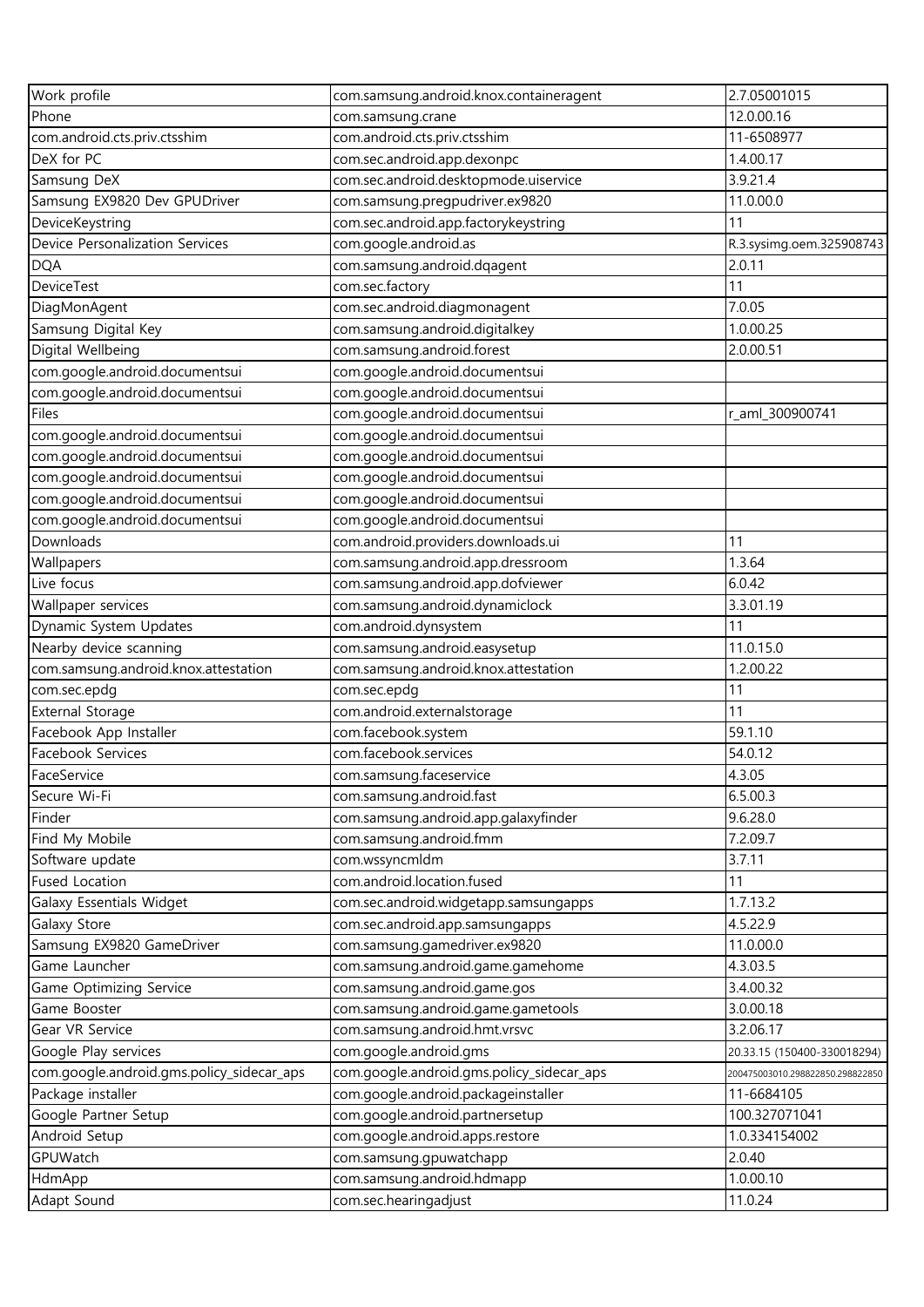| Google Assistant                                 | com.android.hotwordenrollment.okgoogle                                                            | 11              |
|--------------------------------------------------|---------------------------------------------------------------------------------------------------|-----------------|
| Google Assistant                                 | com.android.hotwordenrollment.xgoogle                                                             | 11              |
| HwModuleTest                                     | com.sec.android.app.hwmoduletest                                                                  | 11              |
| IPService                                        | com.samsung.ipservice                                                                             | 4.0.38          |
| ImsLogger                                        | com.sec.imslogger                                                                                 | 1.20200801      |
| Input Devices                                    | com.android.inputdevices                                                                          | 11              |
| Samsung Visit In                                 | com.samsung.android.ipsgeofence                                                                   | 4.1.02.122      |
| <b>KLMS Agent</b>                                | com.samsung.klmsagent                                                                             | 3.4.20411       |
| Work profile                                     | com.samsung.android.knox.containercore                                                            | 1.0             |
| Samsung DeX Home                                 | com.sec.android.app.desktoplauncher                                                               | 3.0.03.44       |
| <b>Device Services</b>                           | com.samsung.android.kgclient                                                                      | 2.2.70          |
| Knox Key Chain                                   | com.samsung.knox.keychain                                                                         | 11              |
| KnoxPushManager                                  | com.samsung.android.knox.pushmanager                                                              | 1.1.00.35       |
| Link to Windows Service                          | com.samsung.android.mdx                                                                           | 2.1.07.4        |
| <b>DECO PIC</b>                                  | com.samsung.android.livestickers                                                                  | 2.0.00.18       |
| Live Wallpaper Picker                            | com.android.wallpaper.livepicker                                                                  | 11              |
| com.android.localtransport                       | com.android.localtransport                                                                        | 11              |
| Work Setup                                       | com.android.managedprovisioning                                                                   | 11              |
| Samsung Galaxy Friends                           | com.samsung.android.mateagent                                                                     | 2.1.21.2        |
| mlp                                              | com.samsung.mlp                                                                                   | 5.0.04          |
| com.android.providers.media                      | com.android.providers.media                                                                       | 11              |
| MmsService                                       | com.android.mms.service                                                                           | 11              |
| MobileWips                                       | com.samsung.android.server.wifi.mobilewips                                                        | 1.1.19.0        |
| Service mode RIL                                 | com.sec.android.RilServiceModeApp                                                                 | 11              |
| MTP application                                  | com.samsung.android.MtpApplication                                                                | 1.0             |
| MTP Host                                         | com.android.mtp                                                                                   | 11              |
| Separate app sound                               | com.samsung.android.setting.multisound                                                            | 3.0.00.11       |
| Default                                          | com.samsung.android.beyondx.p00.wallpapermulti                                                    | 2.0             |
| NSDSWebApp                                       | com.sec.vsim.ericssonnsds.webapp                                                                  | 2.0.06.0        |
| Samsung Location SDK                             | com.sec.location.nsflp2                                                                           | 5.3.45          |
| NetworkDiagnostic                                | com.samsung.android.networkdiagnostic                                                             | 2.5.05.3        |
|                                                  | com.google.android.networkstack.permissionconfig com.google.android.networkstack.permissionconfig |                 |
|                                                  | com.google.android.networkstack.permissionconfig com.google.android.networkstack.permissionconfig |                 |
|                                                  | com.google.android.networkstack.permissionconfig com.google.android.networkstack.permissionconfig |                 |
| com.google.android.networkstack.permissionconfig | com.google.android.networkstack.permissionconfig                                                  |                 |
| com.google.android.networkstack.permissionconfig | com.google.android.networkstack.permissionconfig                                                  |                 |
| com.google.android.networkstack.permissionconfig | com.google.android.networkstack.permissionconfig                                                  |                 |
| com.google.android.networkstack.permissionconfig | com.google.android.networkstack.permissionconfig                                                  | r_aml_300900722 |
| com.google.android.networkstack.permissionconfig | com.google.android.networkstack.permissionconfig                                                  |                 |
| com.google.android.networkstack                  | com.google.android.networkstack                                                                   |                 |
| com.google.android.networkstack                  | com.google.android.networkstack                                                                   |                 |
| com.google.android.networkstack                  | com.google.android.networkstack                                                                   |                 |
| com.google.android.networkstack                  | com.google.android.networkstack                                                                   |                 |
| com.google.android.networkstack                  | com.google.android.networkstack                                                                   |                 |
| com.google.android.networkstack                  | com.google.android.networkstack                                                                   |                 |
| com.google.android.networkstack                  | com.google.android.networkstack                                                                   |                 |
| Network manager                                  | com.google.android.networkstack                                                                   | r_aml_300900700 |
| com.google.android.networkstack                  | com.google.android.networkstack                                                                   |                 |
| Configuration update                             | com.samsung.android.app.omcagent                                                                  | 5.3.22          |
| com.android.ons                                  | com.android.ons                                                                                   | 11              |
| Configuration message                            | com.wsomacp                                                                                       | 7.4.07          |
| OneDrive                                         | com.microsoft.skydrive                                                                            | 6.16            |
| Samsung PaymentFramework                         | com.samsung.android.spayfw                                                                        | 2.9.04          |
|                                                  |                                                                                                   |                 |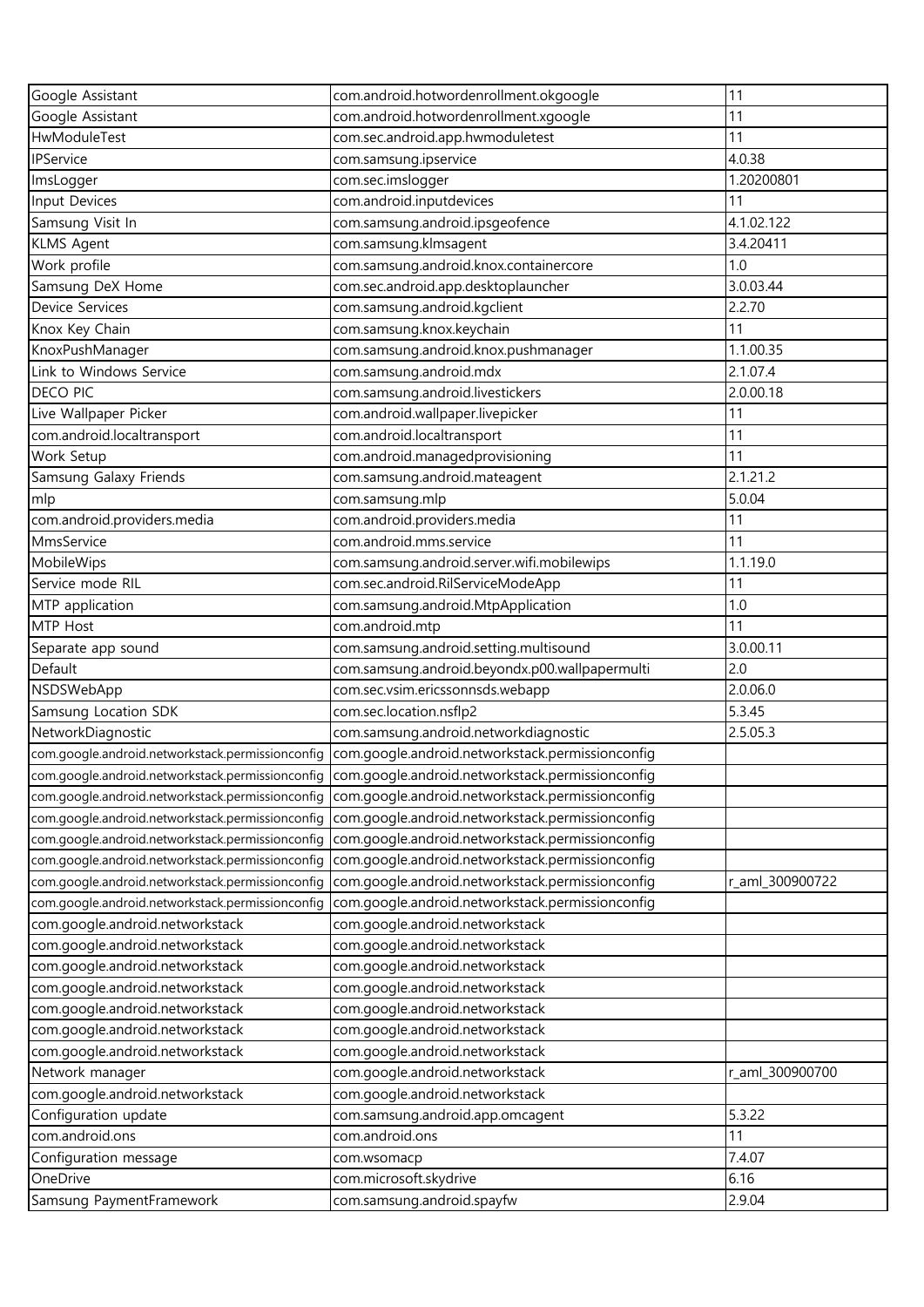| People edge                           | com.samsung.android.service.peoplestripe | 12.0.00.14                    |
|---------------------------------------|------------------------------------------|-------------------------------|
| RilNotifier                           | com.sec.app.RilErrorNotifier             | 1.0.0                         |
| Google Play Store                     | com.android.vending                      | 22.1.18-21 [0] [PR] 334276832 |
| Photo Editor                          | com.sec.android.mimage.photoretouching   | 2.9.11.35                     |
| Application installer                 | com.sec.android.preloadinstaller         | 11                            |
| ProxyHandler                          | com.android.proxyhandler                 | 11                            |
| Media and devices                     | com.samsung.android.mdx.quickboard       | 2.0.12.482                    |
| <b>Bixby Routines</b>                 | com.samsung.android.app.routines         | 3.0.45                        |
| <b>Customization Service</b>          | com.samsung.android.rubin.app            | 2.8.00.14                     |
| SCameraService                        | com.samsung.android.camerasdkservice     | 1.1                           |
| SCameraXService                       | com.samsung.android.cameraxservice       | 1.1                           |
| Configuration update                  | com.samsung.android.sdm.config           | 3.0.08                        |
| SEMFactoryApp                         | com.sem.factoryapp                       | 1.0.00.41                     |
| SKMSAgentService                      | com.skms.android.agent                   | 1.0.40-48                     |
| Software update                       | com.sec.android.soagent                  | 6.0.08                        |
| Samsung Push Service                  | com.sec.spp.push                         | 3.3.06                        |
| <b>SVC Agent</b>                      | com.samsung.android.svcagent             | 5.0.00.11                     |
| Samsung voice input                   | com.samsung.android.svoiceime            | 2.3.01.1                      |
| Samsung account                       | com.osp.app.signin                       | 12.0.00.29                    |
| Samsung Checkout                      | com.sec.android.app.billing              | 5.0.30.0                      |
| Calendar Storage                      | com.android.providers.calendar           | 12.0.00.3                     |
| Camera                                | com.sec.android.app.camera               | 11.0.01.20                    |
| Samsung Cloud                         | com.samsung.android.scloud               | 4.6.01.2                      |
|                                       |                                          |                               |
| Contacts                              | com.samsung.android.app.contacts         | 12.1.02.22                    |
| Contacts Storage                      | com.samsung.android.providers.contacts   | 12.5.04                       |
| Samsung Core Services                 | com.samsung.android.scs                  | 1.0.00.41                     |
| Samsung Device Health Manager Service | com.sec.android.sdhms                    | 11                            |
| Phone                                 | com.samsung.android.dialer               | 12.1.02.22                    |
| Samsung Experience Svc                | com.samsung.android.mobileservice        | 12.0.00.29                    |
| Gallery                               | com.sec.android.gallery3d                | 12.0.00.51                    |
| Call                                  | com.samsung.android.incallui             | 12.0.01.51                    |
| Magnifier                             | com.sec.android.app.magnifier            | 10.0.60                       |
| Messages                              | com.samsung.android.messaging            | 12.1.10.9                     |
| Samsung Multi Connectivity            | com.samsung.android.mcfserver            | 1.0.02.85                     |
| Samsung Pass                          | com.samsung.android.samsungpass          | 2.6.00.38                     |
| SamsungPositioning                    | com.samsung.android.samsungpositioning   | 3.1.01.6                      |
| SamsungSmartSuggestions               | com.samsung.android.smartsuggestions     | 11                            |
| What                                  | com.samsung.android.app.social           | 12.0.00.4                     |
| Time Zone Updater                     | com.samsung.android.timezone.updater     | 1.0.00.00000                  |
| Video Player                          | com.samsung.android.video                | 7.3.10.35                     |
| Separated Apps                        | com.samsung.android.appseparation        | 1.0.01.35                     |
| Configuration update                  | com.samsung.android.providers.carrier    | 1.0.27                        |
| Download Manager                      | com.android.providers.downloads          | 11                            |
| Sec Media Storage                     | com.samsung.android.providers.media      | 11                            |
| My Files                              | com.sec.android.app.myfiles              | 12.0.00.512                   |
| Settings                              | com.android.settings                     | 11                            |
| Settings Suggestions                  | com.android.settings.intelligence        | 11                            |
| Samsung SetupWizard                   | com.sec.android.app.SecSetupWizard       | 3.0.23.1                      |
| SecSoundPicker                        | com.samsung.android.secsoundpicker       | 1.0.00.22                     |
| Dialer Storage                        | com.android.providers.telephony          | 11                            |
| Secure Folder                         | com.samsung.knox.securefolder            | 1.6.01.50                     |
| Send SOS messages                     | com.sec.android.app.safetyassurance      | 12.0.00.46                    |
| Tags                                  | com.android.apps.tag                     | 4.3.00                        |
|                                       |                                          |                               |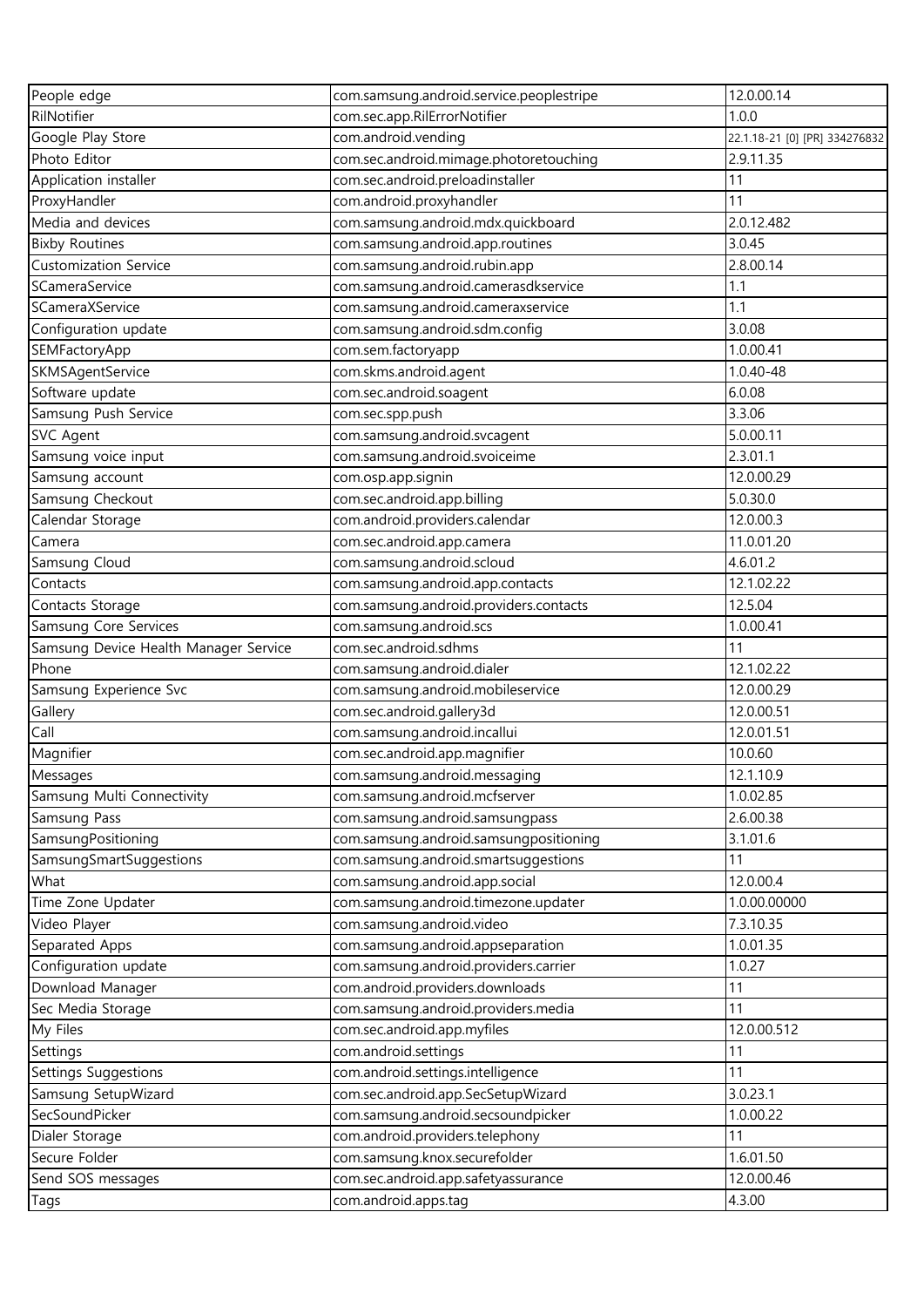| SettingsBixby                                                  | com.samsung.android.app.settings.bixby                                                            | 3.0.20                   |
|----------------------------------------------------------------|---------------------------------------------------------------------------------------------------|--------------------------|
| Settings Storage                                               | com.android.providers.settings                                                                    | 11                       |
| Settings                                                       | com.samsung.android.SettingsReceiver                                                              | 11                       |
| Quick Share                                                    | com.samsung.android.app.sharelive                                                                 | 12.0.00.23               |
| com.android.sharedstoragebackup                                | com.android.sharedstoragebackup                                                                   | 11                       |
| Shell                                                          | com.android.shell                                                                                 | 11                       |
| Single Take                                                    | com.samsung.android.singletake.service                                                            | 2.0.00.27                |
| Smart Call                                                     | com.samsung.android.smartcallprovider                                                             | 12.0.00.20               |
| EpdgTestApp                                                    | com.sec.epdgtestapp                                                                               | 11                       |
| Device care                                                    | com.samsung.android.lool                                                                          | 12.0.00.42               |
| Device security                                                | com.samsung.android.sm.devicesecurity                                                             | 7.0.11                   |
| com.samsung.android.smartswitchassistant                       | com.samsung.android.smartswitchassistant                                                          | 2.0.01                   |
| SoundAlive                                                     | com.sec.android.app.soundalive                                                                    | 9.5.19                   |
| Intent Filter Verification Service                             | com.android.statementservice                                                                      | 1.0                      |
| Crocro and friends                                             | com.samsung.android.app.camera.sticker.facearavatar.preload                                       | 3.0.11                   |
| StoryService                                                   | com.samsung.storyservice                                                                          | 4.0.32                   |
| SystemUIBixby2                                                 | com.samsung.systemui.bixby2                                                                       | 1.4.01.1                 |
| Samsung DeX System UI                                          | com.samsung.desktopsystemui                                                                       | 11                       |
| TADownloader                                                   | com.samsung.android.tadownloader                                                                  | 1.2.04                   |
| AuthFw TaPack                                                  | com.samsung.android.tapack.authfw                                                                 | 1.0.34.0                 |
| <b>TalkBack</b>                                                | com.samsung.android.accessibility.talkback                                                        | 12.0.00.23               |
| Tasks                                                          | com.samsung.android.app.taskedge                                                                  | 4.2.25                   |
| Phone Services                                                 | com.android.phone                                                                                 | 11                       |
| Phone                                                          | com.android.server.telecom                                                                        | 11                       |
| Call settings                                                  | com.samsung.android.app.telephonyui                                                               | 12.0.01.37               |
| Galaxy Themes Service                                          | com.samsung.android.themecenter                                                                   | 11.0.0.0                 |
| Galaxy Themes                                                  | com.samsung.android.themestore                                                                    | 5.2.00.1215              |
| Samsung Time Zone Data                                         | com.samsung.android.timezone.data_R                                                               | 1.0.02.3                 |
| Tips                                                           | com.samsung.android.app.tips                                                                      | 3.0.26.0                 |
| One UI Home                                                    | com.sec.android.app.launcher                                                                      | 12.0.00.169              |
| Device Health Services                                         | com.google.android.apps.turbo                                                                     | 1.15.0.311380394.release |
| upday                                                          | de.axelspringer.yana.zeropage                                                                     | 2.5.13908                |
| User Dictionary                                                | com.android.providers.userdictionary                                                              | 11                       |
| Google                                                         | com.google.android.googlequicksearchbox                                                           | 11.30.9.21.arm64         |
| VpnDialogs                                                     | com.android.vpndialogs                                                                            | 11                       |
| Your Phone Companion                                           | com.microsoft.appmanager                                                                          | 0.0.7                    |
| <b>IMS Service</b>                                             | com.sec.imsservice                                                                                | 1.0                      |
| Knox Analytics Uploader                                        | com.samsung.android.knox.analytics.uploader                                                       | 1.2.01.1                 |
| KnoxVpnPacProcessor                                            | com.knox.vpn.proxyhandler                                                                         | 11                       |
| ringtonebackup                                                 | com.sec.android.app.ringtoneBR                                                                    | 1.0.00.4                 |
| Service mode                                                   | com.sec.android.app.servicemodeapp                                                                | 11                       |
| SmartFaceService                                               | com.samsung.android.smartface                                                                     | 1.0                      |
|                                                                | com.samsung.android.wallpaper.res                                                                 | 11                       |
| com.samsung.android.wallpaper.res                              | com.android.theme.color.green                                                                     | 1.0                      |
| Green                                                          | com.android.internal.display.cutout.emulation.tall                                                | 1.0                      |
| Tall cutout                                                    |                                                                                                   | 1.0                      |
| Circular                                                       | com.android.theme.icon_pack.circular.android                                                      |                          |
| Space                                                          | com.android.theme.color.space                                                                     | 1.0<br>1.0               |
| com.google.android.overlay.gmsconfig.photos                    | com.google.android.overlay.gmsconfig.photos<br>com.samsung.android.networkstack.tethering.overlay | 11                       |
| com.samsung.android.networkstack.tethering.overlay<br>Teardrop | com.android.theme.icon.teardrop                                                                   | 1.0                      |
|                                                                |                                                                                                   |                          |
| Double cutout<br>Filled                                        | com.android.internal.display.cutout.emulation.double                                              | 1.0<br>1.0               |
|                                                                | com.android.theme.icon_pack.filled.android                                                        |                          |
| com.samsung.android.networkstack.tethering.inprocess.overlay   | com.samsung.android.networkstack.tethering.inprocess.overlay                                      | 11                       |